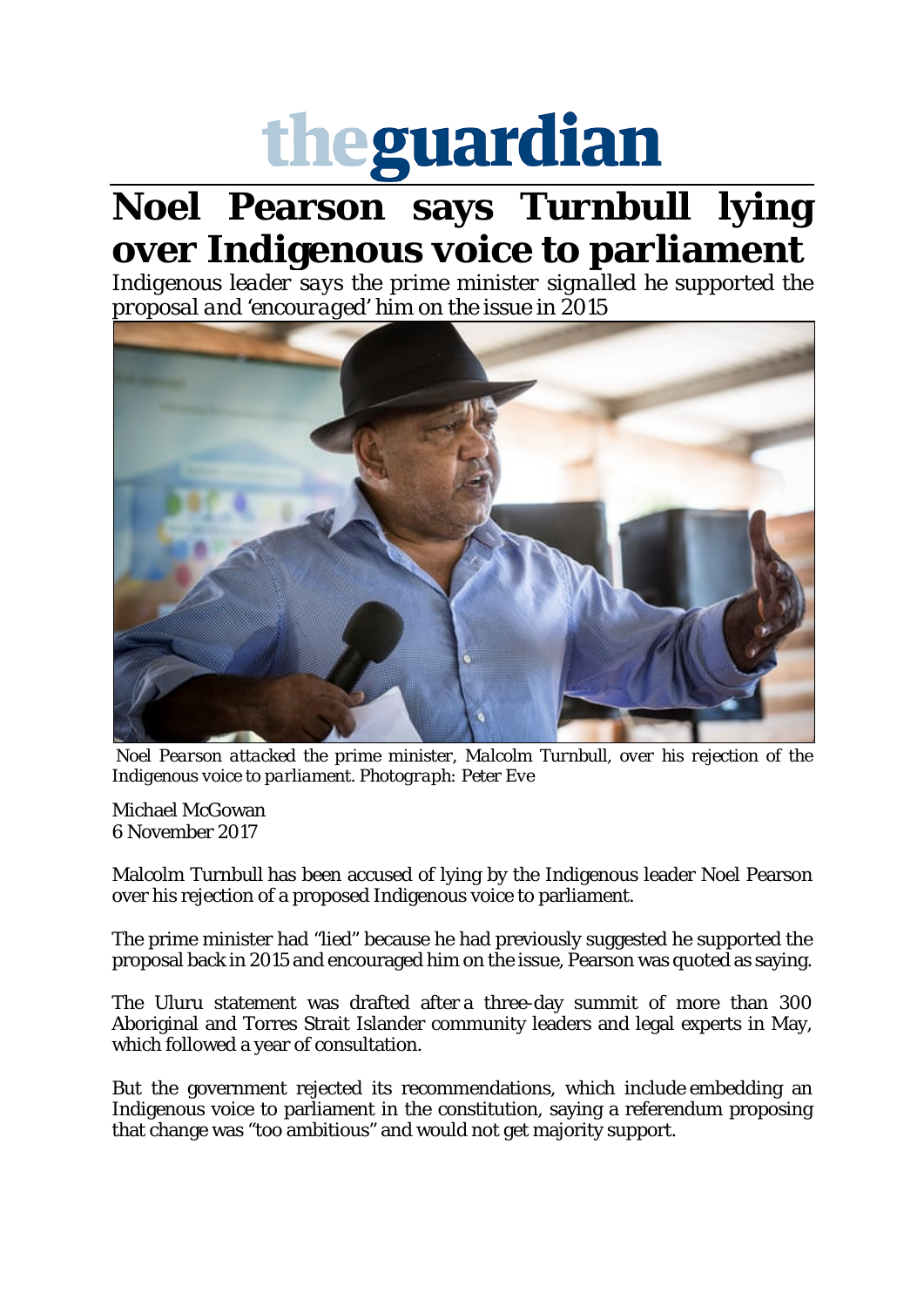On Sunday Turnbull doubled down on his opposition to the proposal, saying the work of the Indigenous advisory body was "not consistent with all of the work that had been done on the recognition agenda previously".

He said the proposal was "contrary to the principles of equality and citizenship in Australia" and would be seen as a "third chamber" in the parliament.

Instead, the aim should be to increase Indigenous representation in the parliament.

"All Australians, whether they are a first Australian whose forebears have been here for 60,000 years, or whether they've just got their citizenship in a ceremony last week, have the same right to vote for, stand for and serve in our parliament," Turnbull said.

But Pearson told the Australian: "He is lying; the fact is that he once encouraged me in relation to the voice.

"The drafting of the recommendations was done exclusively by [constitutional lawyer and University of New South Wales pro vice- chancellor] Megan Davis and Murray Gleeson, a former chief justice of the high court.

"If there's insufficient detail or questions about whether it complied with the terms of reference and so on, that is down to the former chief justice of the high court  $-$  is he really saying that?"

More than 1,000 people, including the former Australian of the year Fiona Stanley, have signed a joint statement arguing the rejection of the Uluru statement "potentially compounds intergenerational traumas and their consequences" for Indigenous Australians and should be reversed.

Stanley, an epidemiologist who spent decades working in Indigenous communities, said the marginalisation of Indigenous Australians and their "virtual exclusion" from parliament and policy making was "a major reason for their current poor outcomes".

"In spite of this, their resilience and strength is extraordinary and giving them the power to influence and change is urgent," she said. "National and international studies on colonised Indigenous peoples show clearly that when they are able to implement the solutions developed by them, the outcomes are far better.

"Our research has shown also that the impact of previous practices of marginalisation and removal are responsible for a large part of today's trauma and First Nations circumstances."

She cited polling data that found that a constitutionally enshrined advisory body was supported by 60% of the Australian population. That is despite the prime minister arguing the proposal would have "no prospect at all of being successful in a referendum".

The Australian Council of Social Service chief executive, Cassandra Goldie, said the rejection of the statement was "a deeply disrespectful act".